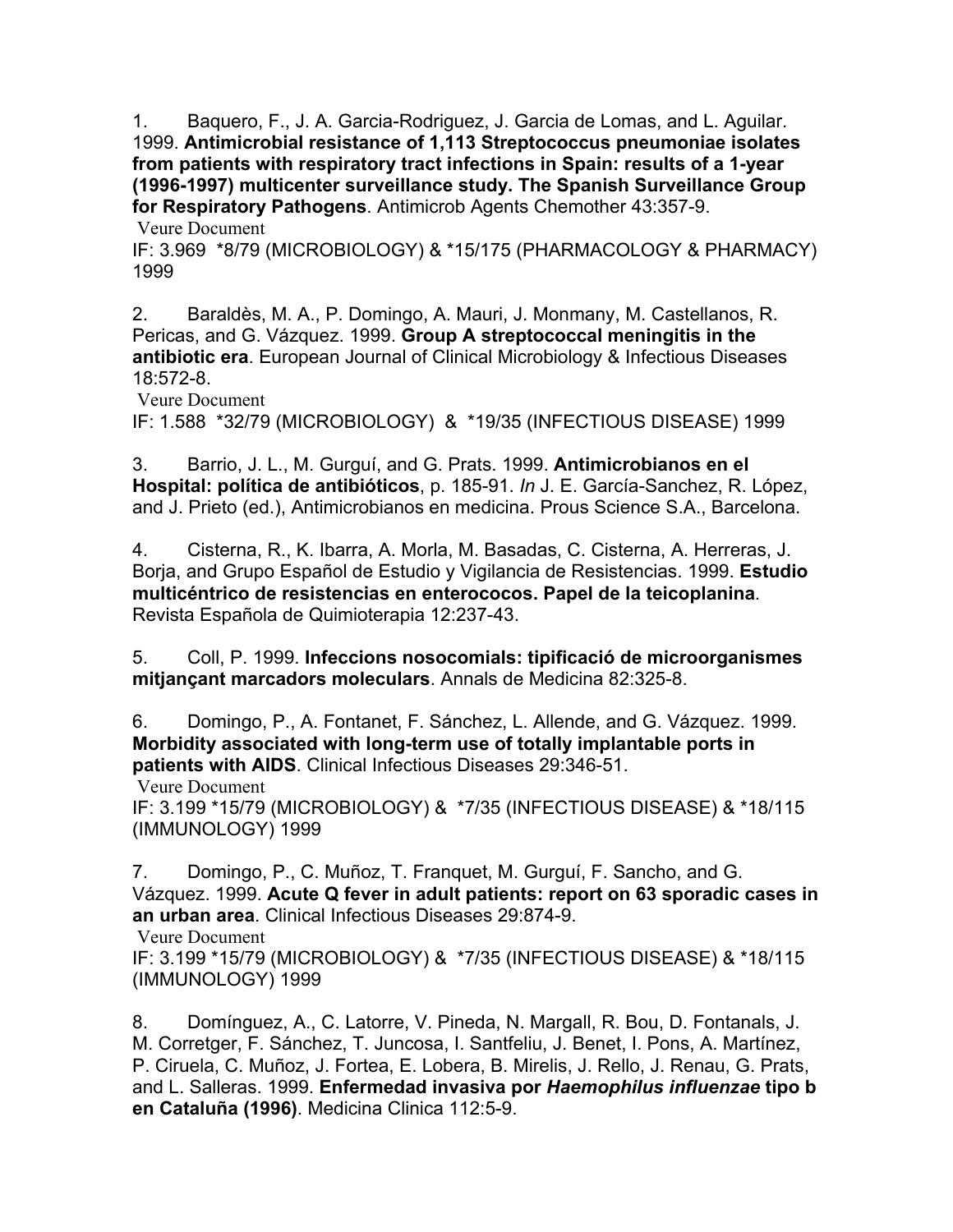[Veure Document](http://www.ncbi.nlm.nih.gov/entrez/query.fcgi?cmd=Retrieve&db=PubMed&dopt=Citation&list_uids=10027178) IF: 0.811 \*39/110 (MEDICINE, GENERAL & INTERNAL) 1999

9. Español, I., E. Muniz-Diaz, N. Margall, N. Rabella, M. A. Sambeat, A. Hernández, and N. Pujol-Moix. 1999. **Serum thrombopoietin levels in thrombocytopenic and non-thrombocytopenic patients with human immunodeficiency virus (HIV-1) infection**. European Journal of Haematology 63:245-50.

 [Veure Document](http://www.ncbi.nlm.nih.gov/entrez/query.fcgi?cmd=Retrieve&db=PubMed&dopt=Citation&list_uids=10530413) IF: 1.478 \*26/60 (HEMATOLOGY) 1999

10. Font, C., J. A. Ruis, C. Muñoz, F. Pardós, and M. Corachan. 1999. **Neurocistocercosis en España. A proposito de 4 casos observados en pacientes inmigrados de países endémicos**. Annales de Medecine Interne 16:89-91.

IF: 0.344 \*79/110 (MEDICINE, GENERAL & INTERNAL) 1999

11. Garau, J., M. Xercavins, M. Rodriguez-Carballeira, J. R. Gomez-Vera, I. Coll, D. Vidal, T. Llovet, and A. Ruiz-Bremon. 1999. **Emergence and dissemination of quinolone-resistant Escherichia coli in the community**. Antimicrob Agents Chemother 43:2736-41.

 [Veure Document](http://www.ncbi.nlm.nih.gov/entrez/query.fcgi?cmd=Retrieve&db=PubMed&dopt=Citation&list_uids=10543756) IF: 3.969 \*8/79 (MICROBIOLOGY) & \* 15/175 (PHARMACOLOGY & PHARMACY) 1999

12. García-Rodriguez, J. A., F. Baquero, J. García de Lomas, L. Aguilar, and The Spanish Survillance Group for Respiratory Pathogens. 1999. **Antimicrobial susceptibility of 1,422** *Haemophilus influenzae* **isolates from respiratory tract infections in Spain. Results of a 1-year (1996-97) multicenter surveillance study**. Infection 27:265-7.

 [Veure Document](http://www.ncbi.nlm.nih.gov/entrez/query.fcgi?cmd=Retrieve&db=PubMed&dopt=Citation&list_uids=10885840) IF: 1.309 \*22/35 (INFECTION DISEASE) 1999

13. Garriga, X., P. Cortés, F. March, P. Rodríguez, M. Garrigó, C. Moreno, E. García, P. Coll, and G. Prats. 1999. **Characterization to species level of clinical isolates of the** *Mycobacterium avium* **complex by DNA probes, DT1-DT6 PCR and PCR-restriction enzyme analysis**. Clin Microbiol Infect 5:379-382.  [Veure Document](http://www.ncbi.nlm.nih.gov/entrez/query.fcgi?cmd=Retrieve&db=PubMed&dopt=Citation&list_uids=11856285)

14. Gonzalez, Y., R. Martino, I. Badell, N. Pardo, A. Sureda, S. Brunet, J. Sierra, and N. Rabella. 1999. **Pulmonary enterovirus infections in stem cell transplant recipients**. Bone Marrow Transplantation 23:511-3.

 [Veure Document](http://www.ncbi.nlm.nih.gov/entrez/query.fcgi?cmd=Retrieve&db=PubMed&dopt=Citation&list_uids=10100567) IF: 2.277 \*37/105 (ONCOLOGY) & \*18/60 (HEMATOLOGY) & \*40/115(IMMUNOLOGY) & \*6/17 (TRANSPLANTATION) 1999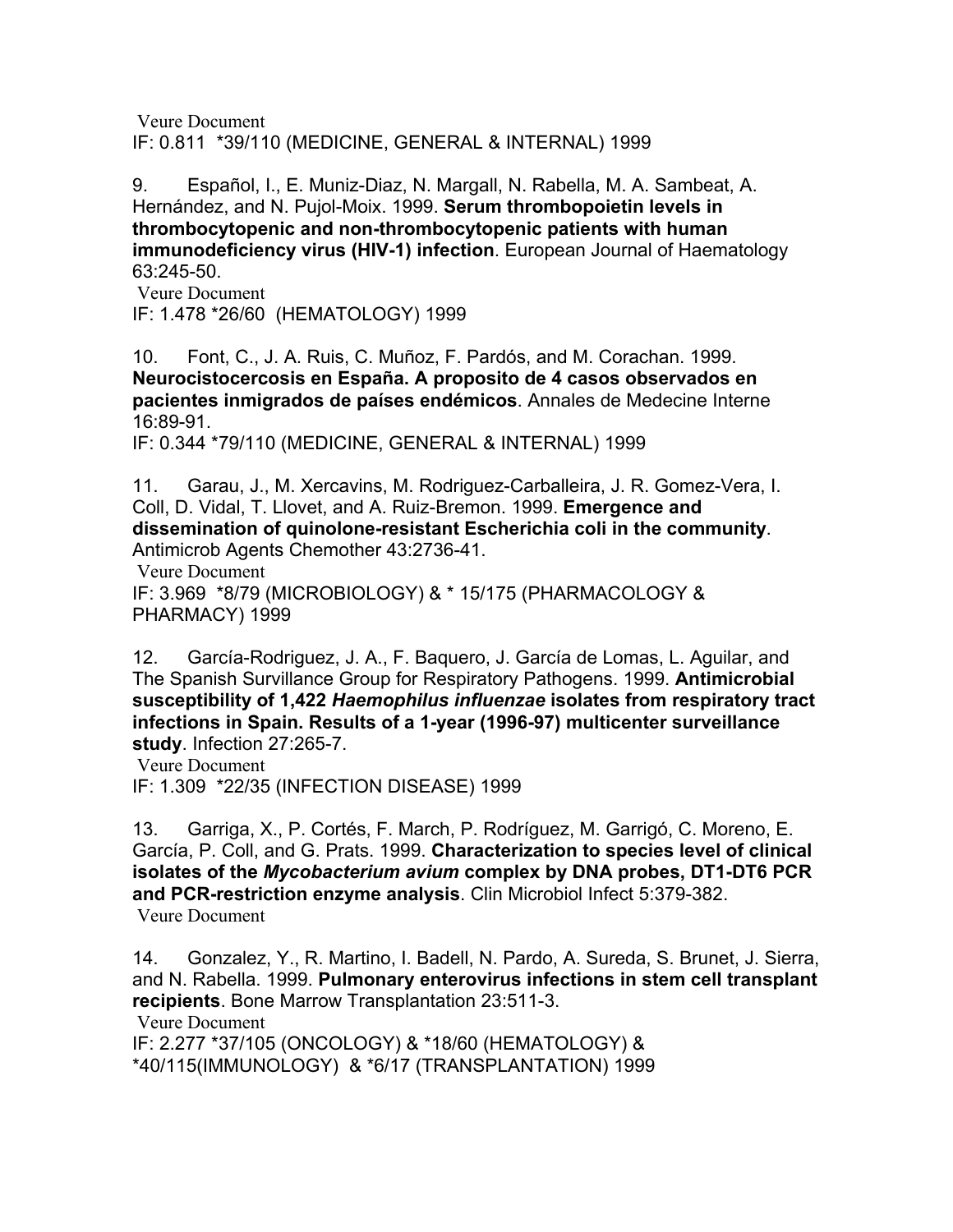15. Gonzalez, Y., R. Martino, N. Rabella, R. Labeaga, I. Badell, and J. Sierra. 1999. **Community respiratory virus infections in patients with hematologic malignancies**. Haematologica 84:820-3.

 [Veure Document](http://www.ncbi.nlm.nih.gov/entrez/query.fcgi?cmd=Retrieve&db=PubMed&dopt=Citation&list_uids=10477456)

IF: 2.074 \*21/60 (HEMATOLOGY ) 1999

16. Grup de microbiòlegs per a l'estudi i la prevenció de la infecció neonatal per estreptococ del grup B a l´àrea de Barcelona. 1999. **Recomenacions per a la prevenció de la infecció perinatal per** *Streptococcus agalactiae* **(Estreptococ del grup B)**. Annals de Medicina 82:258-60.

17. Grupo de Estudio de Contactos de la Unidad de Investigación en Tuberculosis de Barcelona (UITB). 1999. **Documento de consenso sobre el estudio de contactos en los pacientes tuberculosos**. Medicina Clinica 112:151- 6.

IF: 0.811 \*39/110 (MEDICINE, GENERAL & INTERNAL) 1999

18. Margall, N., M. Majo, F. Sánchez, C. Roig, C. Latorre, D. Fontanals, A. Domínguez, E. Lobera, I. Sanfeliu, and G. Prats. 1999. **Valoración de la técnica de la reacción en cadena de la polimerasa para el diagnóstico de las meningitis causadas por** *N. meningitidis* **y** *H. influenzae*. Enfermedades Infecciosas y Microbiología Clínica 17:3-8.

 [Veure Document](http://www.ncbi.nlm.nih.gov/entrez/query.fcgi?cmd=Retrieve&db=PubMed&dopt=Citation&list_uids=10069105)

19. Martino, R., A. Santamaria, L. Muñoz, R. Pericas, A. Altes, G. Prats, and J. Sierra. 1999. **Bacteremia by gram-negative bacilli in patients with hematologic malignancies. Comparison of the clinical presentation and outcome of infections by enterobacteria and non-glucose-fermenting gram-negative bacilli**. Acta Haematológica 102:7-11.

 [Veure Document](http://www.ncbi.nlm.nih.gov/entrez/query.fcgi?cmd=Retrieve&db=PubMed&dopt=Citation&list_uids=10473881)

IF: 1.128 \*37/60 (HEMATOLOGY) 1999

20. Mirelis, B., T. Llovet, C. Muñoz, F. Navarro, and G. Prats. 1999. **Resistance of** *Salmonella* **and** *Campylobacter* **species to antimicrobial agents**. European Journal of Clinical Microbiology & Infectious Diseases 18:312.  [Veure Document](http://www.ncbi.nlm.nih.gov/entrez/query.fcgi?cmd=Retrieve&db=PubMed&dopt=Citation&list_uids=10385026)

IF: 1.588 \*32/79 (MICROBIOLOGY) & \*19/35 (INFECTIOUS DISEASE) 1999

21. Negredo, E., P. Domingo, M. A. Sambeat, N. Rabella, and G. Vázquez. 1999. **Influence of coinfection with hepatitis viruses on human immunodeficiency plasma viral load**. Archives of Internal Medicine 159:2367-8.  [Veure Document](http://www.ncbi.nlm.nih.gov/entrez/query.fcgi?cmd=Retrieve&db=PubMed&dopt=Citation&list_uids=10547181)

IF: 6.705 \*6/110 (MEDICINE, GENERAL & INTERNAL) 1999

22. Ortiz, J., M. C. Vila, G. Soriano, J. Minana, J. Gana, B. Mirelis, M. T. Novella, S. Coll, M. Sabat, M. Andreu, G. Prats, R. Solá, and C. Guarner. 1999.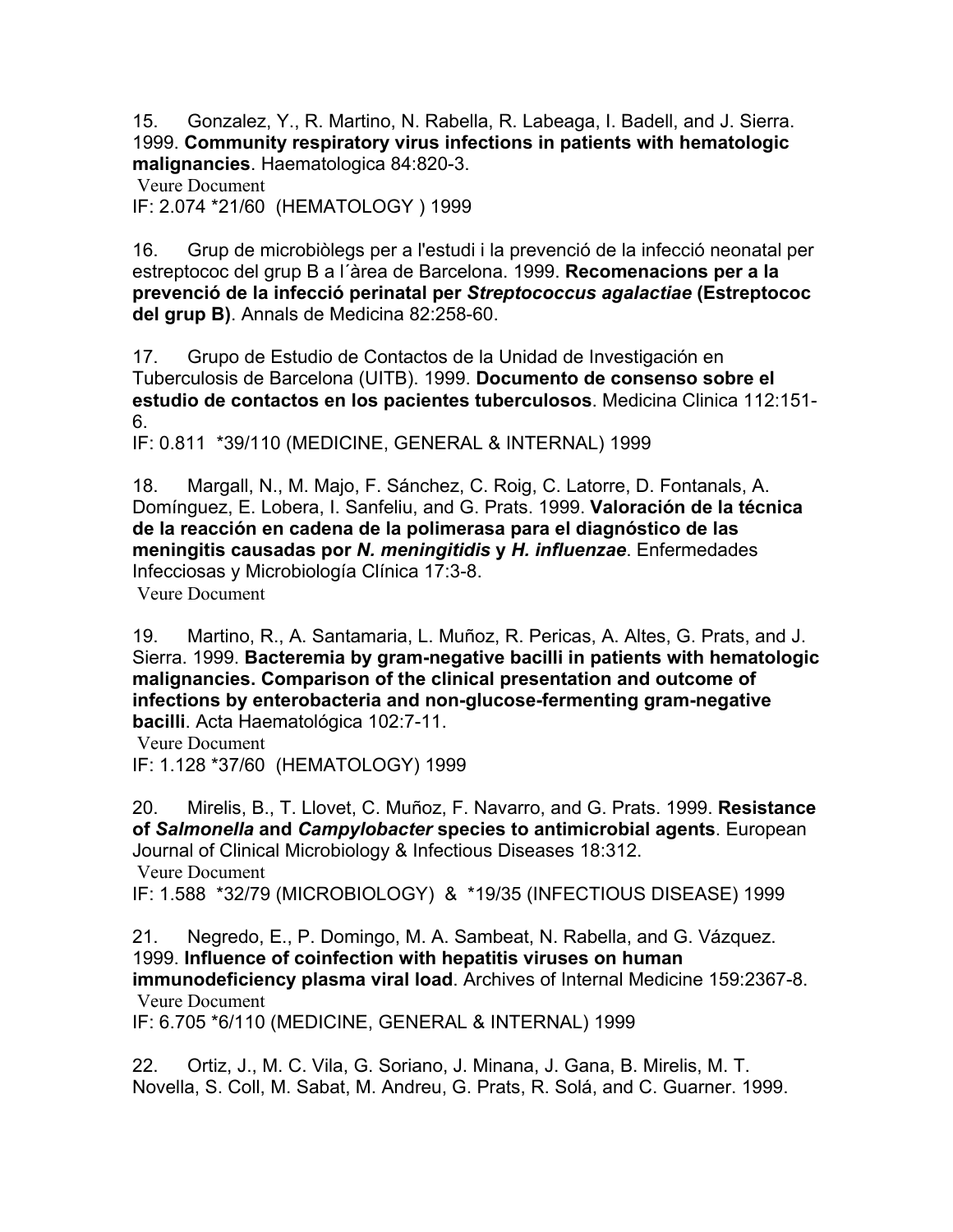**Infections caused by** *Escherichia coli* **resistant to norfloxacin in hospitalized cirrhotic patients**. Hepatology 29:1064-9.

 [Veure Document](http://www.ncbi.nlm.nih.gov/entrez/query.fcgi?cmd=Retrieve&db=PubMed&dopt=Citation&list_uids=10094947) IF: 7.344 \*2/44 (GASTROENTEROLOGY & HEPATOLOGY) 1999

23. Prats, G. 1999. **Flora normal y microorganismos patógenos en ginecología y obstetricia**, p. 1-20. *In* L. Cabero (ed.), Patología infecciosa en ginecología y obstetricia. Editorial Mediscrit para Hoechst Marion Roussel, Barcelona.

24. Rabella, N., C. Muñoz, and P. Sala. 1999. **Infección congénita**, p. 13-57. *In* F. Raspall and X. Demestre (ed.), Tópicos en neonatología. Easo, Barcelona.

25. Rabella, N., and G. Prats. 1999. **Neumonías víricas**, p. 71-87. *In* J. Rello and J. Vallés (ed.), Infecciones graves. Implicaciones terapéuticas de la neumonía extrahospitalaria grave. Edika Med S.L., Barcelona.

26. Rabella, N., and G. Prats. 1999. **Respiratory tract infections of viral origin in immunocompetent patients**. Clin Pulm Med 6:9-17.

27. Rabella, N., P. Rodríguez, R. Labeaga, M. Otegui, M. Mercader, M. Gurguí, and G. Prats. 1999. **Conventional respiratory viruses recovered from immunocompromised patients: clinical considerations**. Clinical Infectious Diseases 28:1043-8.

 [Veure Document](http://www.ncbi.nlm.nih.gov/entrez/query.fcgi?cmd=Retrieve&db=PubMed&dopt=Citation&list_uids=10452632) IF: 3.199 \*15/79 (MICROBIOLOGY) & \*7/35 (INFECTIOUS DISEASE) & \*18/115 (IMMUNOLOGY) 1999

28. Sabaté, M., C. Vergés, E. Miró, B. Mirelis, F. Navarro, E. del Río, and G. Prats. 1999. **Incidencia de betalactamasas de espectro ampliado en** *Escherichia coli* **en un hospital universitario durante 1994-1996**. Enfermedades Infecciosas y Microbiología Clínica 17:401-4.  [Veure Document](http://www.ncbi.nlm.nih.gov/entrez/query.fcgi?cmd=Retrieve&db=PubMed&dopt=Citation&list_uids=10563089)

29. Salleras, L., A. Domínguez, and G. Prats. 1999. **Control of serogroup C meningococcal meningitis by mass vaccination in Catalonia (Spain)**. Vaccine 17 Suppl 3:S56-60.

 [Veure Document](http://www.ncbi.nlm.nih.gov/entrez/query.fcgi?cmd=Retrieve&db=PubMed&dopt=Citation&list_uids=10559536) IF: 3.173 \*19/115 (IMMUNOLOGY) & \*14/76 (MEDICINE, RESEARCH & EXPERIMENTAL) & \*1/129(VETERINARY SCIENCES)

30. Verdú, M. E., P. Coll, D. Fontanals, F. March, I. Pons, D. Van Esso, and G. Prats. 1999. **Comparison of conventional ribotyping and PCR-RFLP ribotyping for the analysis of endemic strains of** *Neisseria meningitidis* **isolated in a local community over 7 years**. FEMS Microbiology Letters 179:247-53.

 [Veure Document](http://www.ncbi.nlm.nih.gov/entrez/query.fcgi?cmd=Retrieve&db=PubMed&dopt=Citation&list_uids=10518723)